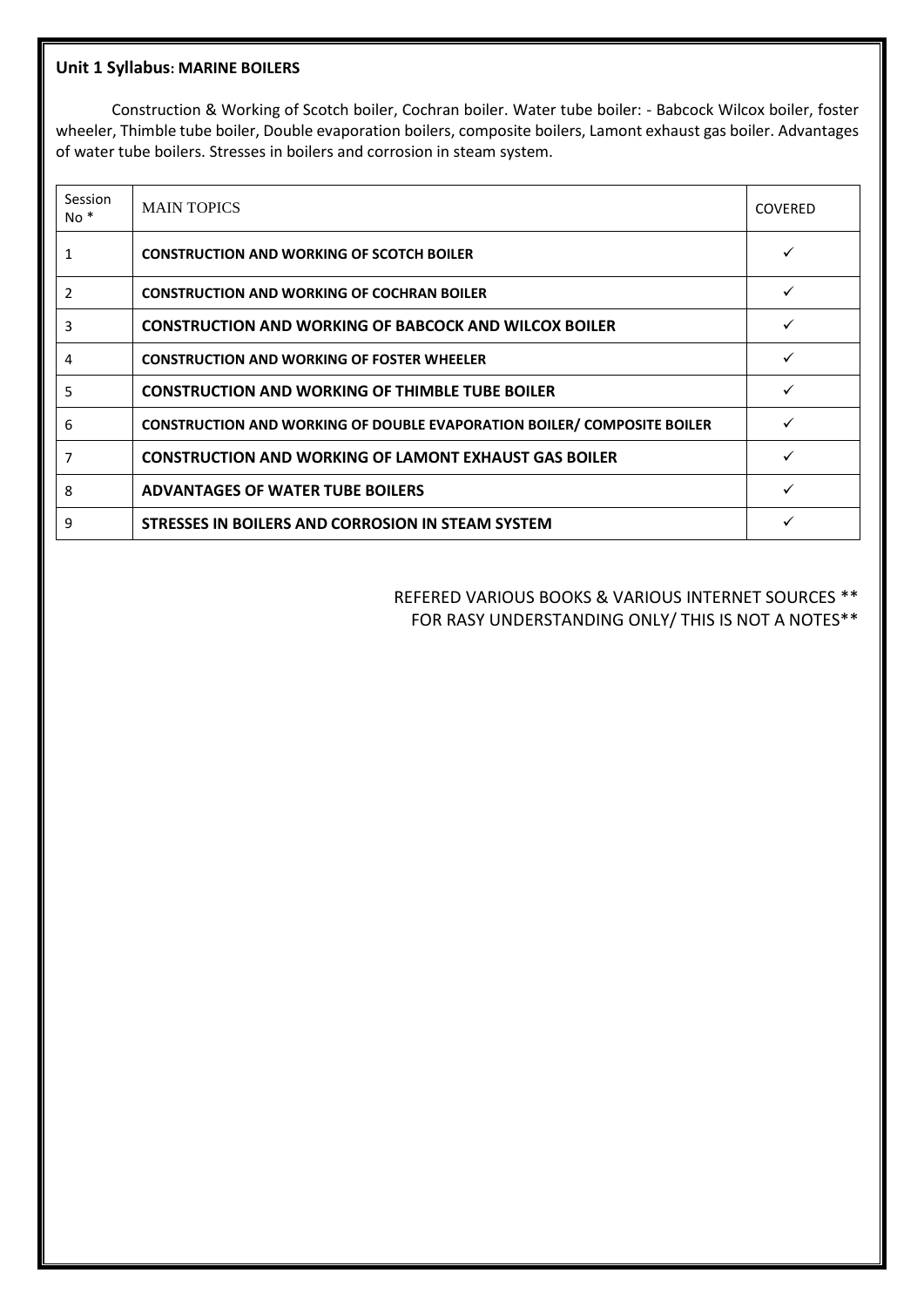#### **TOPIC NO 1: CONSTRUCTION AND WORKING OF SCOTCH BOILER**

Scotch marine boiler is one of the most common boilers which are used on ships. In this post, we will learn about the scotch marine boiler construction, working principle with its advantage.



### **Scotch Marine Boiler:**

- First of all Scotch Marine Boiler is a **Fire Tube [Boiler](https://oelectrical.com/fire-tube-boiler/)**.
- It is also a scotch or tank type boiler.
- It is a common boiler in the marine industry.
- This boiler has some special advantage like its compactness and operation efficiency.
- Scotch Marine Boiler can use any type of water.
- The general layout of the Scotch Marine Boiler is that of a squat horizontal cylinder.
- At the lower part of the boiler shell, one or more large cylindrical furnaces are present.
- Burned gases and smoke from the boiler furnace pass through the back side of this boiler.
- After that gases and smoke return through the small tubes and up and out through the boiler chimney.

## **Types of Scotch Marine Boiler:**

Single Ended: Generally the single-ended steam boiler contains one to four furnaces. All these furnaces enter from the front part of the boiler. Normally the length of the single-ended steam boiler can be 3.5 meters.

Double Ended: Furnaces are present at both ends of this type of boiler. But a number of furnaces with the boiler varies from 2 to 4 in each end. Normally the length of the double-ended steam boiler can be 6.5 meters.

## **Construction of Scotch Marine Boiler:**

- This **[boiler](https://www.anelectricalengineer.com/definition-of-boiler-and-various-types-of-steam-boiler-or-steam-generator/)** consists of some basic component like another boiler.
- First of all, it's Furnace, and like other boilers, it used to burn the fuel inside the boiler. We already know that a single-ended scotch marine boiler is fired with four furnaces.
- But each of the furnaces hasits own combustion chamber with it. Now come to another component which is a combustion chamber.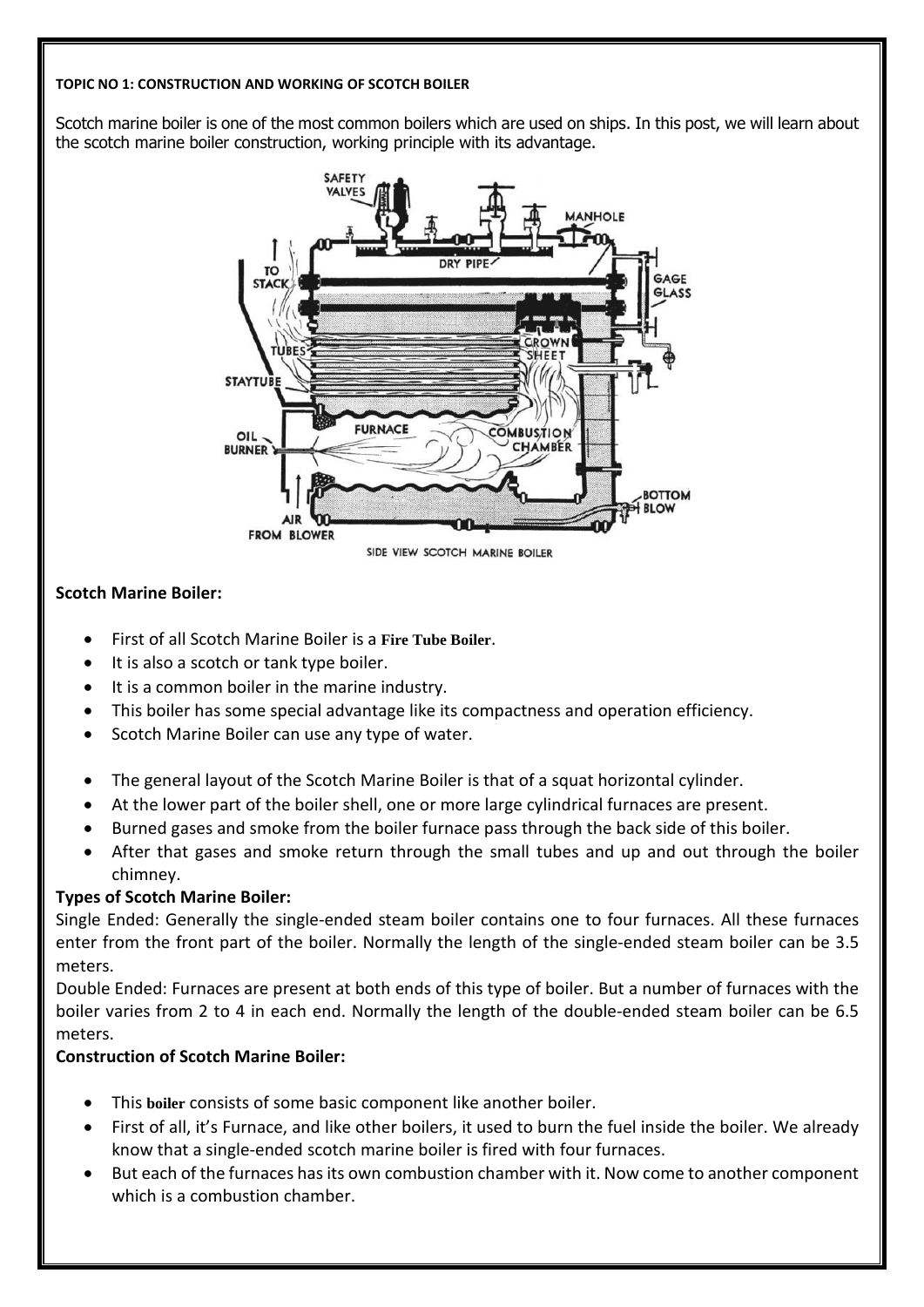- It is one of the parts of the boiler where the fuel combustion normally takes place. You will also find plates in the combustion chamber.
- It requires staying the top plate, back plate, two side plate, and the tube plate.
- There are some smokes tubes placed horizontally. All those smoked tubes connect the combustion chamber to the chimney.

## **Smoke box**.

- This boiler has numbers of smoke tubes.
- We know that all are tubes placed horizontally and connects each other from the combustion chamber to the chimney.
- After fuel combustion, burned smoke passes through smokes tubes and then it enters the chimney.
- Like others, boiler Chimney is used to exhaust the burned gases and smoke out of the boiler during operation. Exhaust gases release into the environment by the chimney.
- Another important component is the Boiler shell.
- It will be better you know how boiler shell made.
- It protects the internal parts of the boiler.
- Boiler shell size and its thickness depending on the amount of pressurized steam required for the purpose.

# **Working of Scotch Marine Boiler:**

Working on the boiler is very simple.

- It will take the fuel, burn it in the combustion chamber and water will be heated. After then heated water becomes steam.
- For this reason at first fuel is inserted into the furnace. Fuel passes through the furnace by fire hole. When there is fuel in the furnace then it ignites through the fire hole.
- After that burnt fuel enters the combustion chamber and this is the place where combustion of the fuel takes place.

# Now come to the heat transfer procedure.

- When heat generated into the combustion chamber then it is used to heat the water surrounding the combustion chamber.
- Again it is the basic heat transfer procedure for regular fire tube boiler.
- When water becomes steam, then it supplies to the steam turbine.
- Here we have some burnt flue gases and smoke that created at the fuel combustion procedure and it needs to release in the environment.
- For this step the exhaust gases pass through the smoke tubes and reaches to the boiler chimney.
- Then the chimney releases all smoke and exhaust gases into the atmosphere. In this boiler, the water uses to surround with the furnace, combustion chamber and the smoke tubes.
- For this reason, it provides the greater heating surface to the water during **boiler [operation](https://www.anelectricalengineer.com/why-boiler-explode-and-how-to-prevent-explosion/)**.

# **Advantages of Scotch Marine Boiler:**

- This boiler has a great advantage and for this reason, this boiler is generally used in marine works and on ships.
- It is a compact size boiler and it has great efficiency in operation
- This boiler can generate steam by any type of water.
- Brick work setting like Locomotive Boiler and external flues are not required in this boiler.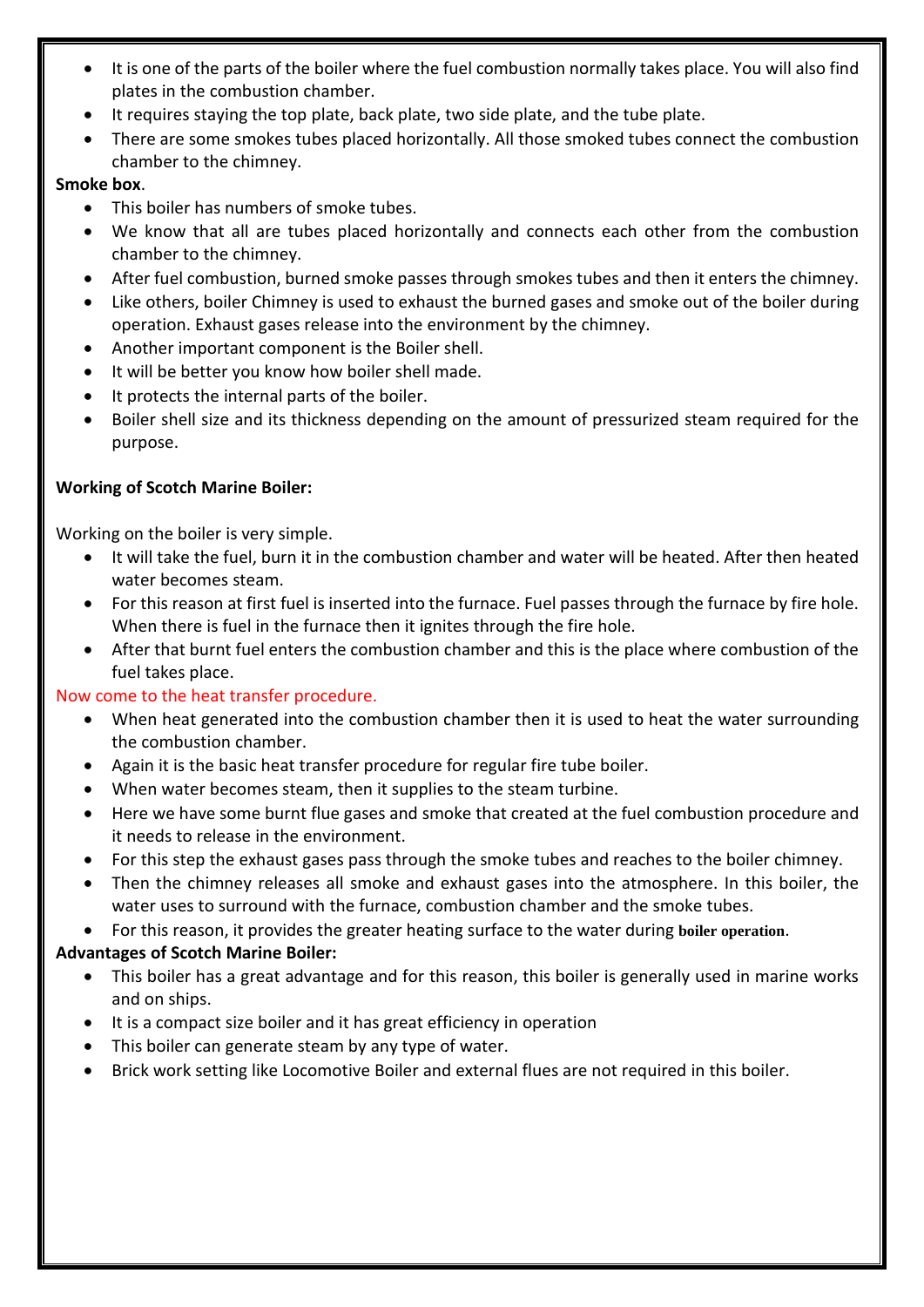#### **TOPIC NO 2: CONSTRUCTION AND WORKING OF COCHRAN BOILER**

### **What is Cochran Boiler?**

**Cochran Boiler** is a vertical drum axis, natural circulation, natural draft, low pressure, multi-tubular, solid fuel fired, fire tube boiler with internally fired furnace. It is the modified form of a simple vertical boiler. In this boiler, the fire tubes are placed horizontally. The efficiency of this [boiler](https://www.mechanicalbooster.com/2016/07/what-is-a-boiler-different-types-of-boiler.html) is much better than the simple vertical boiler.



## **Main Parts and Construction**

**1. Shell:** It has a vertical axis cylindrical drum with a hemispherical dome-type shell at the top.

**2. Grate:** It is the platform on which the solid fuel is burnt.

**3. Combustion Chamber**: The burning of fuel takes place in the combustion chamber.

**4. Fire Tubes:** Cochran boiler has multi-tubular fire tubes. The hot flue gases from the combustion chamber travels to the smokebox through these fire tubes. The fire tubes helps in the exchange of heat from the hot flue gases to the water.

**5. Fire Hole**: It is the hole provided to fire the fuel inside the furnace.

**6. Furnace:** It lies at the bottom of the boiler. Furnace is the place where all the fuel is burnt. Without furnace, the working of this boiler is not possible.

**7. Chimney:** The chimney is attached to the smokebox. It transfer smoke to the environment. The size of the chimney is small as compared with other boiler.

**8. Fire Brick Lining.** The fire brick lining is present in the combustion chamber and helps in the combustion of the fuel.

**9. Manhole**: A manhole is provided for the cleaning and inspecting of the boiler from inside.

**10. Flue Pipe:** It is a small passage connecting the firebox and combustion chamber. The hot gases enter into the combustion chamber through the flue pipe.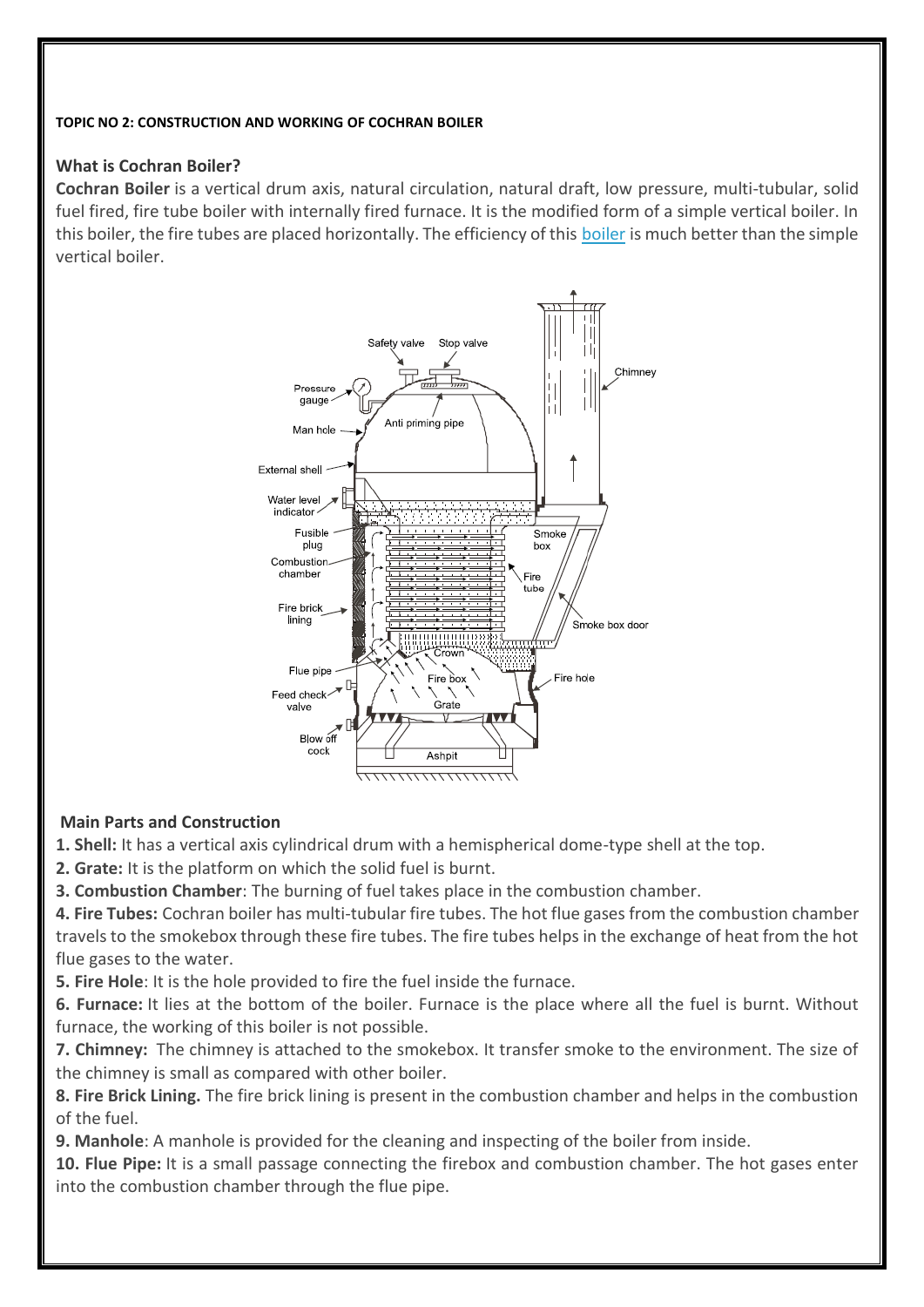## **OTHER MOUNTINGS**

**1. Pressure Gauge**: It measures the pressure of steam inside the boiler.

**2. Safety Valve:** It blows off the extra steam when the steam pressure inside the boiler reaches above safety level.

**3. Water level Indicator:** The position of the water level in the Cochran boiler is indicated by the water level indicator.

**4. Stop Valve:** Stop valve is used to transfer steam to the desired location when it is required. Otherwise, it stops the steam in the boiler.

**5. Blow off Valve:** It is used to blow off the settle down impurities, mud and sediments present in the boiler water.

## **Working**

- In Cochran boiler first the fuel is inserted into the firebox and placed on the grate. The fuel is ignited through the fire hole provided at the right bottom of the boiler.
- The fuel is burnt in the firebox, and due to the burning of the fuel, smoke and hot flue gases emerge out. The hot flue gases enter into the combustion chamber through flue pipes.
- From the combustion chamber, hot gases enter into the fire tubes. The fire tubes are surrounded by water.
- The hot flue gases inside the tubes exchange the heat from the hot gases to the water. Due to the exchange of heat, the temperature of the water starts increasing and it gets converted into steam.
- The steam produced rises upward and collected at top of the boiler in the hemispherical dome. An anti-priming pipe is installed at top of the boiler which separates the water from the steam and makes it dry steam.
- This dry steam is then transferred to the turbines through the steam stop valve.
- The hot flue gases and smoke after exchanging heat moves to the smokebox. From the smokebox, the burnt gases and smoke is discharged to the atmosphere through the chimney.
- Burnt fuel is transferred to the ash pit. Blow off Valve is pre-set at left bottom of the boiler and is used to blow off the impurities, mud, and sediment from the boiler water.
- A fusible plug is also provided at the top of the combustion chamber.
- When the temperature of the combustion chamber crosses the permissible level, the fusible plug melts and the water through the combustion chamber enters into the furnace of the boiler and stops the fire.
- In this way, a big fire accident can be prevented to take place and also protects the boiler from damage.
- Various boiler mounting and accessories are attached to the boiler for its efficient working.

# **Advantages**

**(i)** Low initial installation cost.

**(ii)** It requires less floor area.

**(iii)** Easy to operate and handle.

- **(iv)** Transportation of Cochran boiler is easy.
- **(V)** It can use all types of fuel.

# **Disadvantages**

- **(i)** Low rate of steam generation.
- **(ii)** Inspection and maintenance is difficult.
- **(iii)** High room head is required for its installation due to the vertical design.
- **(iv)** It has limited pressure range.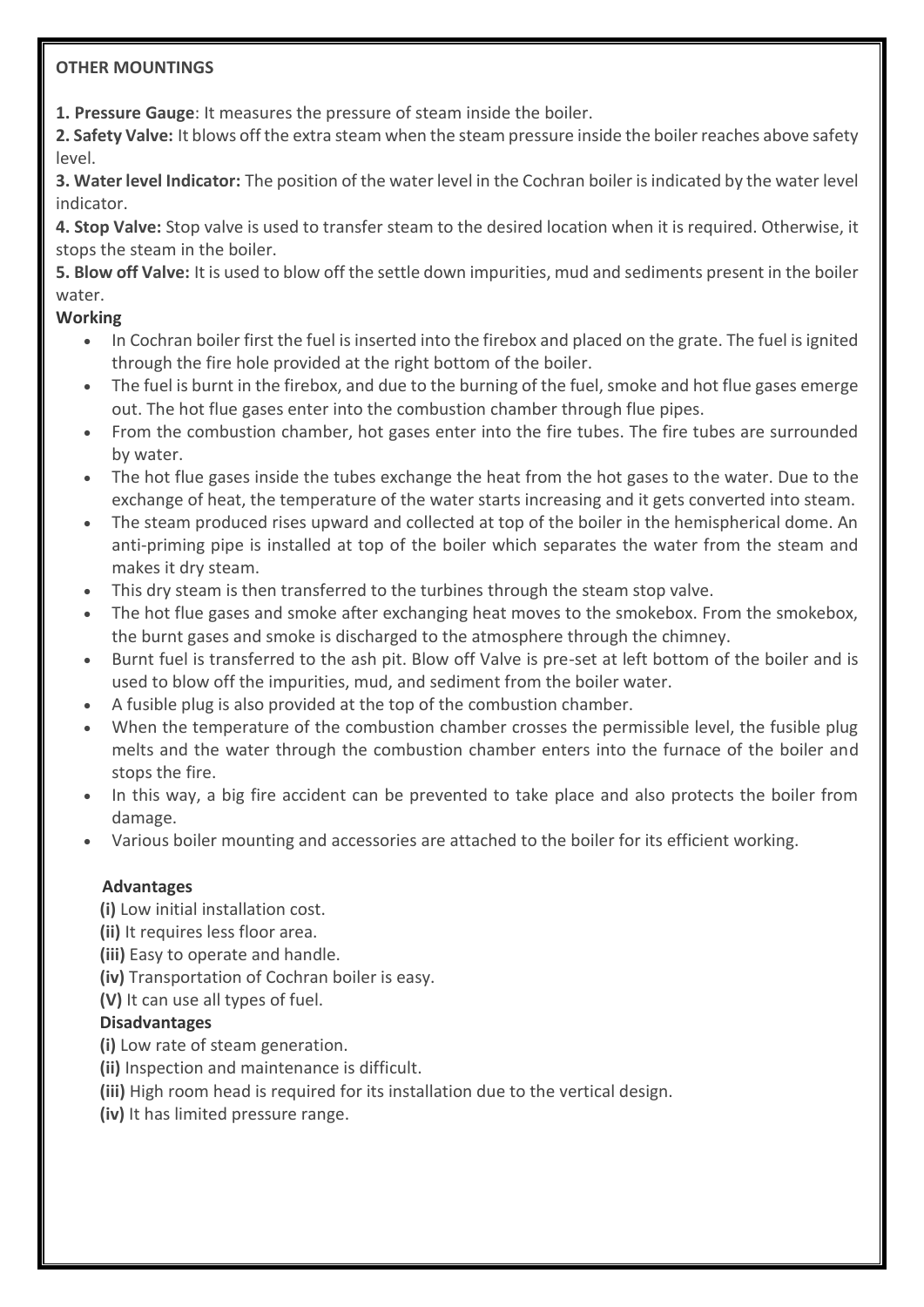### **TOPIC NO 3: CONSTRUCTION AND WORKING OF BABCOCK AND WILCOX BOILER**

## **What is Babcock and Wilcox Boiler?**

- It is a Horizontal drum axis, natural draft, natural circulation, multi-tubular, stationary, high pressure, solid fuel fired, externally fired water tube boiler.
- It was discovered by George Herman Babcock and Stephen Wilcox in the year 1967. And if was named after its discoverer as Babcock and Wilcox boiler.

### **Construction**

The various main parts of Babcock and Wilcox Boiler are as follows

- **1. Drum:** It is horizontal axis drum which contains water and steam.
- **2. Down Take Header:** It is present at rear end of the boiler and connects the water tubes to the rear end of the drum. It receives water from the drum.
- **3. Up Take Header:** it is present at front end of the boiler and connected to the front end of the drum. It transports the steam from the water tubes to the drum.
- **4. Water Tubes:** They are the tubes in which water flows and gets converted into steam. It exchanges the heat from the hot flue gases to the water. It is inclined at angle of 10-15 degree with the horizontal direction. Due to its inclination the water tubes do not completely filled with water and the water and steam separated out easily.
- **5. Baffle Plates**: Baffle plates are present in between water tubes and it allows the zigzag motion of hot flue gases from the furnace.
- **6. Fire Door:** It is used to ignite the solid fuel in the furnace.
- **7. Grate:** It is a base on which the burning of the solid fuel takes place.
- **8. Mud Collector:** It is present at the bottom of down take header and used to collect the mud present in the water.
- **9. Feed Check Valve:** it is used to fill water into the drum.**10. Damper**: It regulates the flow of air in the boiler.

The various boiler mounting and [accessories](https://www.mechanicalbooster.com/2016/05/boiler-mountings-and-accessories.html) used in this type of boiler are:

- **1. Super heater:** It increases the temperature of saturated steam to the required temperature before discharging it from steam stop valve.
- **2. Pressure Gauge:** It is used to check the pressure of steam within the boiler drum.
- **3. Water Level Indicator:** It shows the level of water within the drum.
- **4. Safety Valve:**
	- It is a valve which acts when the pressure of steam within the boiler drum increase above the safety level.
	- It opens and releases the extra steam in the environment to maintain the desired pressure within the
		- boiler.

## **Working:**

Now let's discuss the working of Babcock and Wilcox boiler step by step.

- $\checkmark$  First the water starts to come in the water tubes from drum through down take header.
- $\checkmark$  The water present in the inclined water tubes gets heated up by the hot flue gases. The coal burning on the grate produces hot flue gases and it is forced to move in zigzag way with the help of baffle plates.
- $\checkmark$  As the hot flue gases come in contact with water tubes, it exchanges the heat with water and converts it into steam.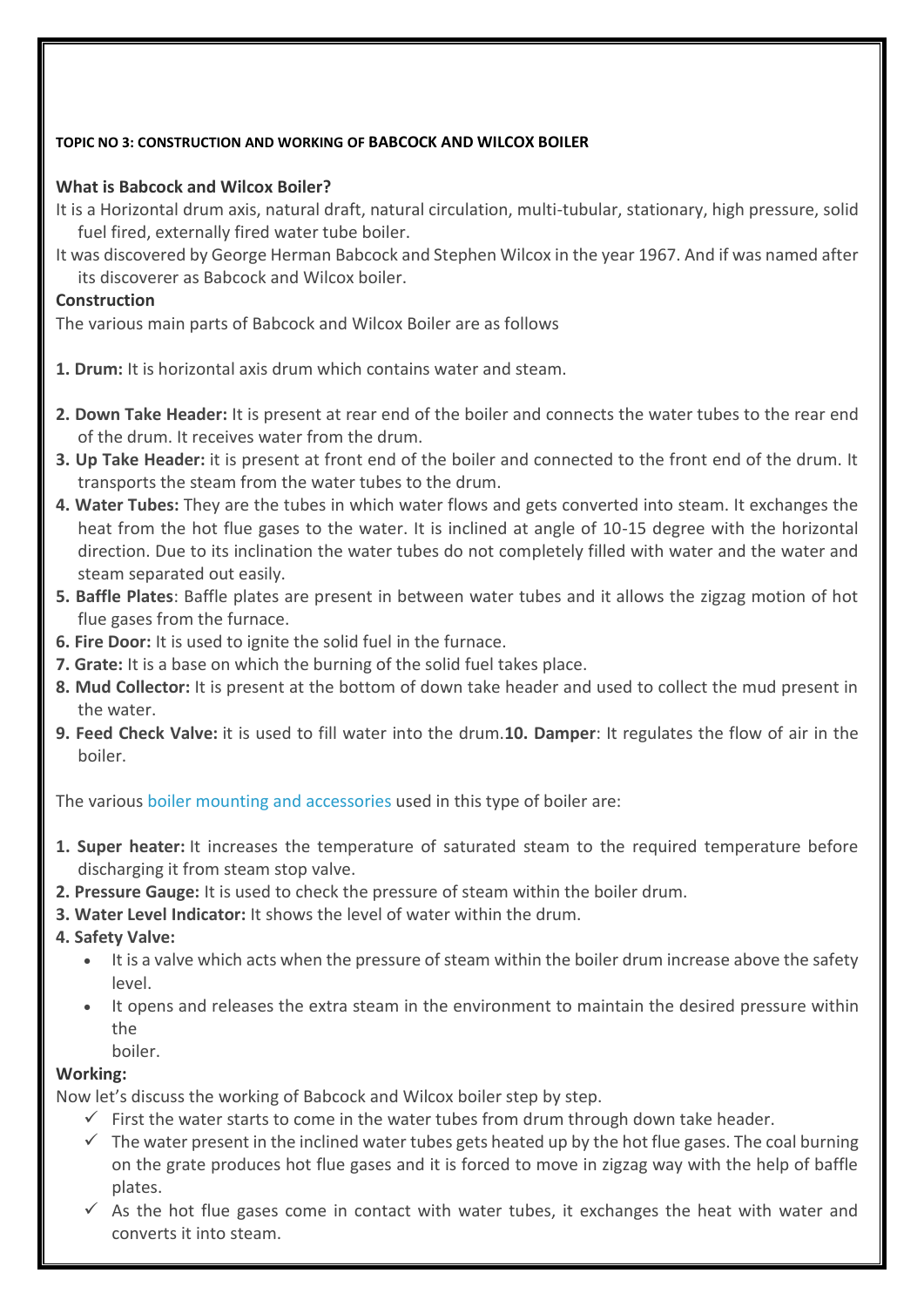- $\checkmark$  The steam generated is moved upward and through up take header it gets collected at upper side in the boiler drum.
- $\checkmark$  An anti-priming pipe is provided in the drum. This anti-priming pipe filters the water content from the steam and allows only dry steam to enter into super heater.
- $\checkmark$  The super heater receives the water free steam from the anti-priming pipe. It increases the temperature of steam to desired level and transfers it to the steam stop valve.
- 1. The superheated steam from the steam stop valve is either collected in a steam drum or made to strike on the steam turbine for electricity generation.

## **Application**

The Babcock and Wilcox boiler are generally used to produce high pressure steam in power generation industries. The high pressure steam so generated is used to produce electricity.

### **Advantages**

- Steam generation capacity is high. It is about 2000 to 40000 kg/hr.
- It occupies less space.
- Replacement of defective tubes is easy.
- It is the only boiler that is used to generate large quantity of heat in power stations.
- The draught loss is minimum.
- Inspection of this types of [boiler](https://www.mechanicalbooster.com/2016/07/what-is-a-boiler-different-types-of-boiler.html) can be done anytime during its working.

## **Disadvantages**

- High maintenance cost.
- It is not much suitable for impure and sedimentary water. In case of impure and sedimentary water, scale may deposit in the tubes and this leads to overheating and bursting of tubes. That's why water treatment is must before feeding into the boiler.
- Continuously supply of feed water is required for the working. In the case if feed water is not continuously supplied even for a short period of time, the boiler gets overheated. Water level must be carefully watched during the operation of the Babcock and Wilcox boiler.

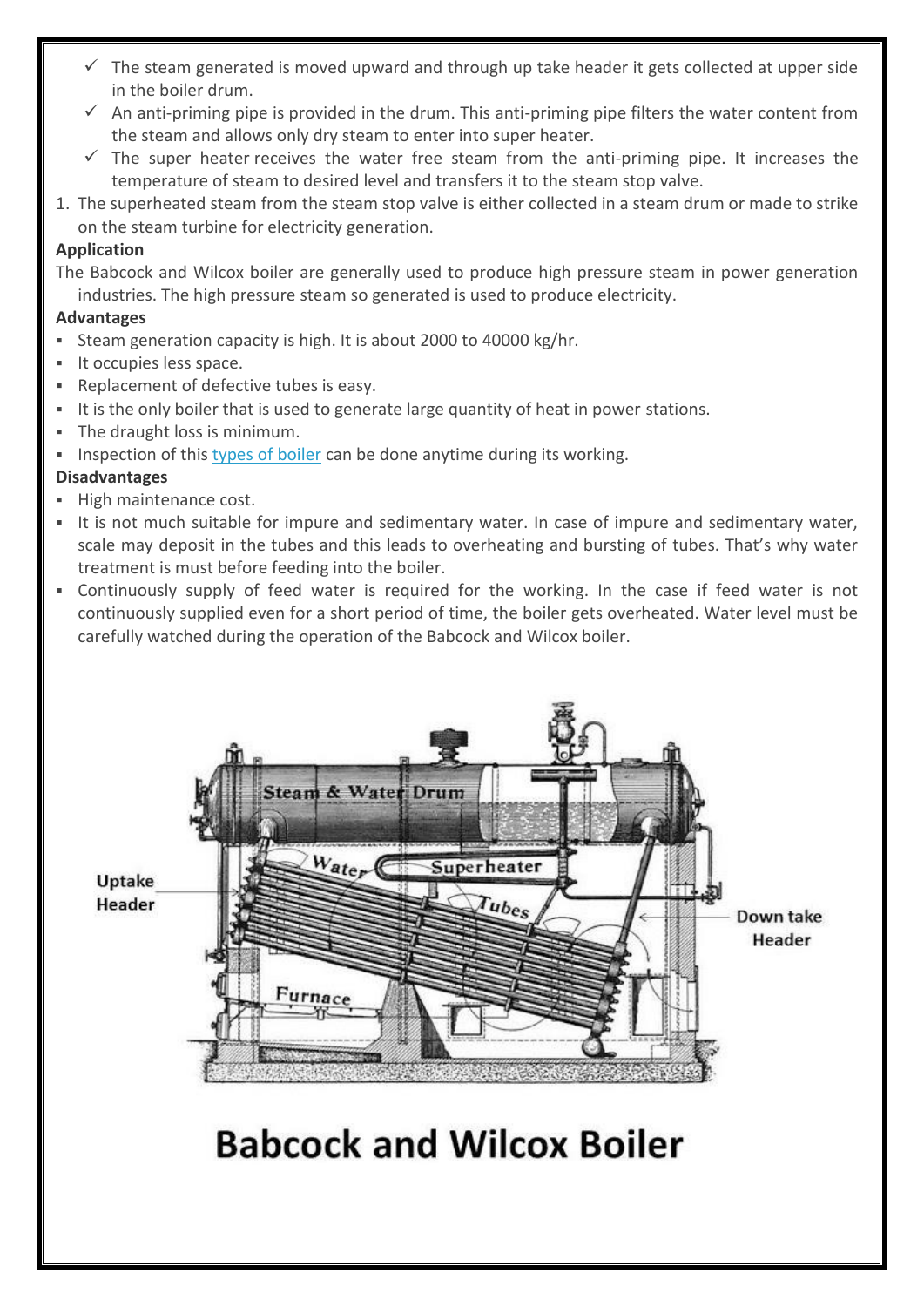#### **TOPIC NO 4: CONSTRUCTION AND WORKING OF FOSTER WHEELER**

- $\checkmark$  Foster Wheeler D-Type boiler with it's largely water cooled furnace is suitable for high operating conditions. The long bent tubes however, due to difficulty of cleaning and tube replacement, demand good quality feed water in order to avoid the formation of scale. The basic design consist of two drums; the larger steam drum is placed above a smaller water drum and the two are connected by numerous 32mm diameter generating tubes.
- $\checkmark$  The furnace is placed to one side, the hot gases passing over two rows of 50 mm diameter screen tubes to a super heater placed between the drums in front of the generating tube bank.
- $\checkmark$  After leaving these tubes, the gases enter the economiser section in the lower part of the uptakes. Baffles are placed to direct this gas flow as required.
- $\checkmark$  In the Foster Wheeler D-Type boiler, 82 mm diameter underfloor tubes are used to supply the lower headers for the water walls with water from the water drum. External down comers are only fitted between the steam and water drums. Feed water entering the steam drum flows through the down comers to the water drum to replace the water rising up through the water wall and generating tubes, as its density decreases upon receiving heat from the hot gases, thus providing the positive circulation of water required in all types of water tube boilers. From the top headers. Risers return the mixture to the steam drum.
- $\checkmark$  In the Babcock and Wilcox version. The Integral furnace boilers, external down comers are used not only to supply the water drum, but also the water wall headers; the underfloor tubes in this case are omitted.
- $\checkmark$  In both types of boiler, the external down comers consist of tubes about 100 mm in diameter fitted in the double casing of the boiler.
- $\checkmark$  Refractory material is used on the furnace floor and font burner wall in the both types of boiler. It's also used behind the water walls, etc. In addition the Babcock and Wilcox boiler also uses studded tube walls.
- $\checkmark$  The combustion air passes through ducting arranged in the double casing of the boiler, and it then passes through air registers into the furnace where combustion takes place.
- $\checkmark$  Internal access to tubes, etc. is obtained by manhole in the steam and water drums, and by handholes in the water wall headers.
- $\checkmark$  In the later versions of these boilers the double casing is all welded. All the tubes, including the down comers, are expanded and bell-mouthed into drums and headers.
- $\checkmark$  The drums are of all-welded construction, the water wall headers are solid forged, with welded ends. All the tubes are solid-drawn mild steel.

# **'D' Type Boiler:**

Foster Wheeler 'D' Type Boiler:

- $\checkmark$  This is an early bi-drum design in which the two drums are connected by a multi-row bank of small bore generating tubes, and three rows of larger bore screen tubes in front of a U-loop super heater.
- $\checkmark$  The furnace sidewall tubes extend upwards from a header at floor level, turn over to form the furnace roof and are connected to the steam drum.
- $\checkmark$  The furnace rear wall is water-cooled and the lower headers of this and the sidewall are fed with water from the lower drum.
- $\checkmark$  Unheated down-comer tubes connect the two drums.
- $\checkmark$  The front wall and floor of the furnace are refractory lined.
- $\checkmark$  The horizontal U- tubes of the super heater are connected to vertical inlet and outlet headers. Baffles are fitted inside the headers, requiring the steam to make several passes through the tubes, thus achieving the high steam velocity necessary to ensure safe tube metal temperature in service. Oil burners are fitted in the refractory front wall of the furnace and on leaving the boiler, combustion gases pass over further heat recovery surfaces such as economiser (heating feed-water) or air heater (heating combustion air).